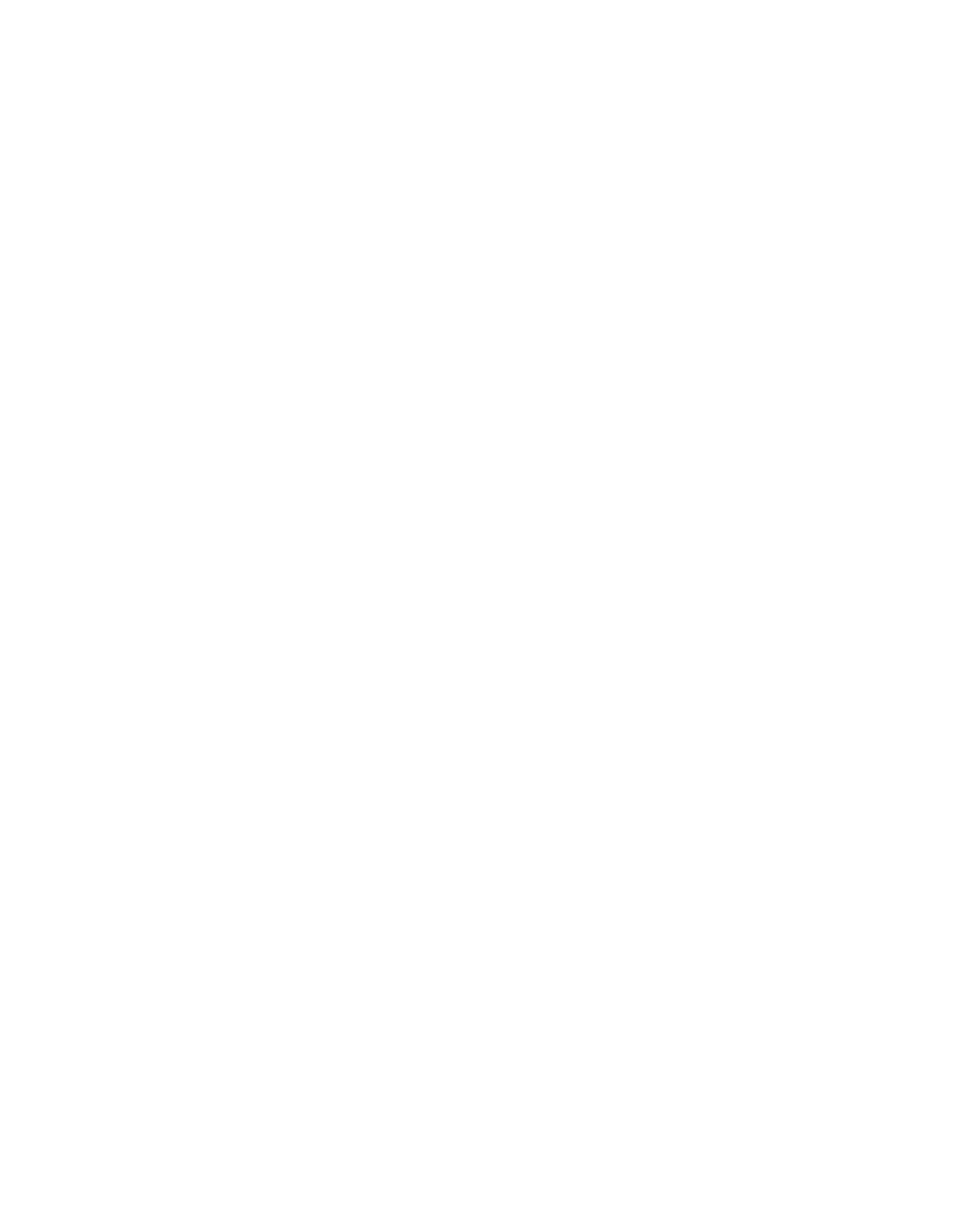

The Emotiva XPS-1 is a high precision low noise modular phono preamp, which is ideal for interfacing a turntable with any piece of high quality audio equipment that has an available line level analog input.

The XSP-1 was designed to deliver excellent sound from either a Moving Magnet (MM) or Moving Coil (MC) type phono cartridge. Close adherence to the standard RIAA curve assures accurate performance, and multiple selectable input impedances are offered for optimum matching to a wide variety of different moving coil cartridges.

The all metal construction and gold plated solid brass RCA connectors ensure reliable connections, and offer exceptional protection from interference and noise.

The XSP-1 is powered by a highly regulated external AC power supply, which delivers excellent isolation from power line noise. The individual operating voltages required by the XSP-1 are then derived by an internal switching level converter, which operates at a very high frequency to avoid generating noise in the audio band. This topology results in all of the benefits of a regulated power supply (tight bass and excellent imaging) and a very low noise floor.

*Note: The XPS-1 is specifically designed to be used with moving coil and moving magnet phono cartridges. It should NOT be used with other input devices. DO NOT connect a line level device, a turntable with a built-in phono preamp, a microphone, or anything with a digital output, to the inputs of the XPS-1.*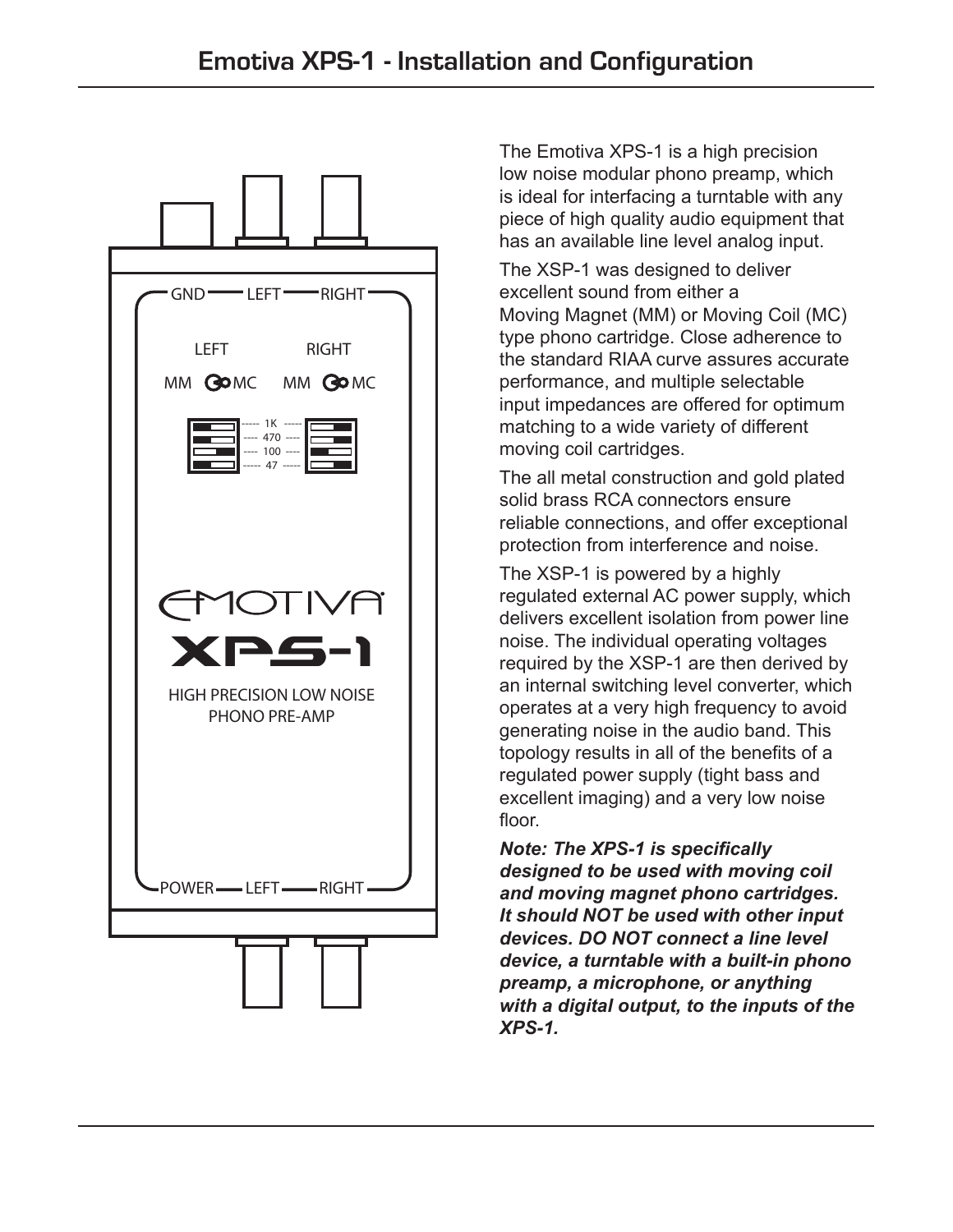# **Connecting the XPS-1**

You should connect the XPS-1 to your turntable using good quality, well shielded unbalanced (RCA) audio cables. Some turntables include permanently attached cables, which should work fine. The important thing to remember is that a phono cartridge puts out a low level audio signal, which is very sensitive to noise and interference. If your turntable provides the option of selecting your own interconnects, then there are a few guidelines you should follow for best results:

1) Place the XPS-1 as close to the turntable as is practical. (We don't specifically recommend mounting or placing the XPS-1 on the turntable itself, but positioning it within a few feet is a good idea.

2) The interconnects between the XPS-1 and turntable should be kept as short as possible. If your turntable is located some distance from your other equipment, use short interconnects between the XPS-1 and turntable, and longer interconnects between the XPS-1 and your other equipment.

3) Use well shielded high quality interconnects. The capacitance of the interconnects between the cartridge and the XPS-1 will affect the way your turntable sounds. Many cartridge makers (especially MM cartridges) recommend cables with low capacitance, while some specifically recommend the opposite. We suggest that you choose low capacitance cables unless the maker of your cartridge says otherwise. Choosing an interconnect to go between your XPS-1 and your preamp, pre / pro, or receiver is less critical, and any high quality interconnect should provide excellent sound.

4) Avoid running power cables or speaker wires near the interconnects going to your turntable. If interconnects must cross other cables, they should do so at right angles.

5) If your turntable provides a ground wire, connect it to the ground lug on the XPS-1 (next to the input connectors).

6) Position your turntable and the XPS-1 as far as possible from major noise sources (microwave ovens, air conditioners, PCs, cordless phones, etc.) Especially avoid running interconnects to and from the XPS-1 near such devices.

Plug the XPS-1 AC power supply into a convenient AC receptacle and connect the power lead to the Power input on the XPS-1.

If, after connecting your turntable, you experience hum or noise problems, the most likely culprit will be the interconnects between the turntable and the preamp. See the troubleshooting section for some suggestions to address such problems.

*WARNING: The XPS-1 draws very little power, and is intended to be left powered continuously (it doesn't have an Off switch). We strongly suggest that you plug the XPS-1 into an UNSWITCHED outlet. The XPS-1 may generate a very loud transient at its output when power is connected or disconnected, so you should always make sure that any equipment connected to the output of the XPS-1 is turned off (or all the way down) BEFORE connecting or disconnecting power to the XPS-1. Failure to do so could damage your speakers.*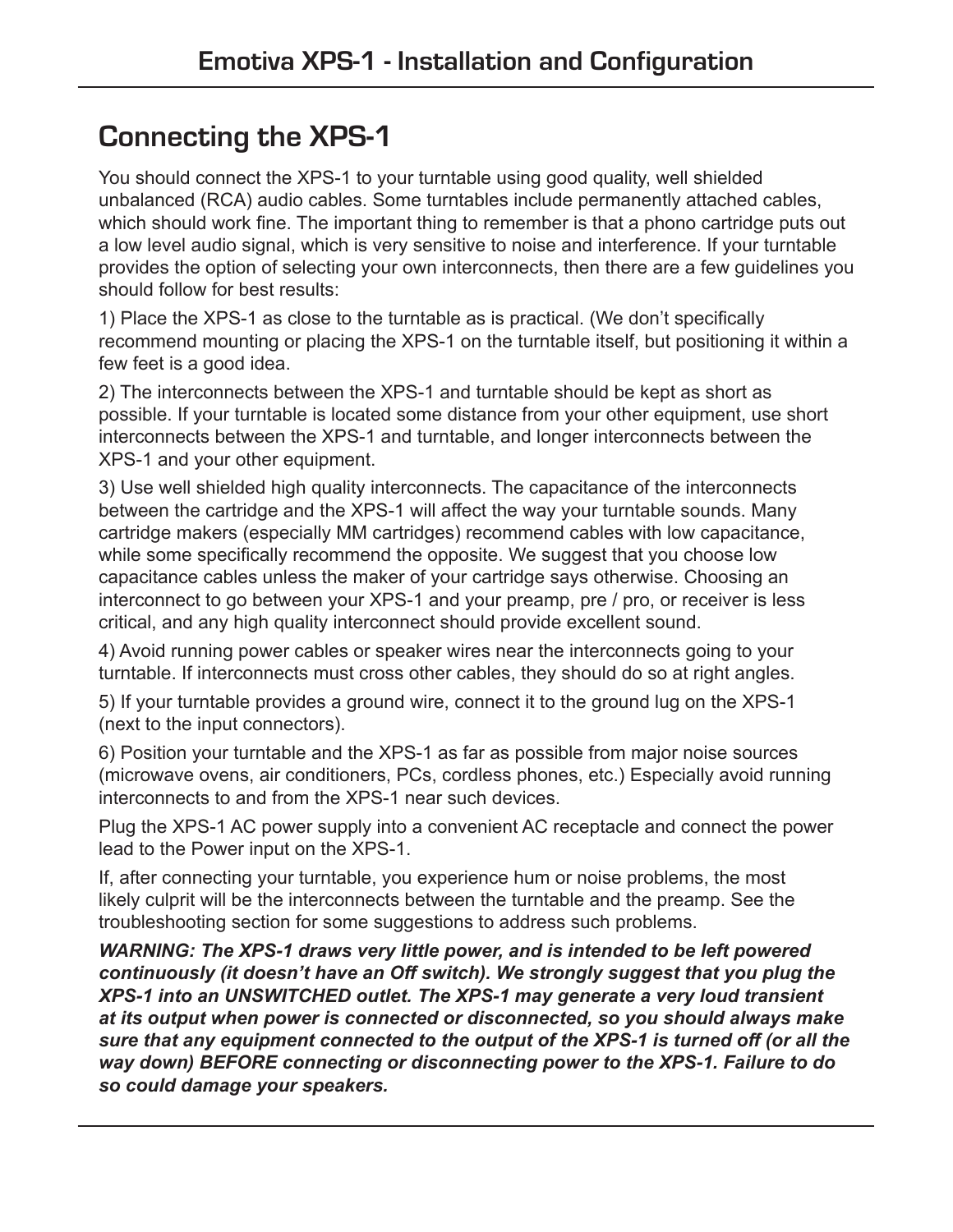# **Configuring the XPS-1**

#### *Note: The XPS-1 may generate a loud click or pop if you change switch settings while it's connected and powered on. You should always exercise caution if changing switch settings with the power on.*

The XPS-1 has two configuration settings.

The two toggle switches select between moving coil and moving magnet cartridges. Moving coil cartridges typically have much lower output, and so require the XPS-1 to apply more gain. These switches must both be set to the correct setting for your particular cartridge.

*Note: Both switches should be set the same. To choose Moving Coil, set both to the RIGHT (MC); to choose Moving Magnet, set both to the LEFT (MM).* 

*Note: Some Moving Coil cartridges have very high output levels, and their manufacturers recommend using a Moving Magnet setting. This may also be required if you use a transformer with your MC cartridge. Always follow manufacturer's recommendations.* 

If you choose the MC (moving coil) setting, you will also be able to configure the resistive load seen by the cartridge. This setting will change the way the cartridge sounds, and most manufacturers will offer advice on the best value to choose. (Feel free to change this value if you prefer a different sound; it won't damage your cartridge.) To choose a particular value of resistive load, set the associated switch to On.

#### *Note: The switches for both channels should be set the same, and only one load selector switch per channel should be activated at a time. To choose load values, set each switch TOWARD THE CENTER (towards the writing that shows the value).*

*Note: Load selector switches are only active in MC (moving coil) mode.* 

# **Specifications**

### **Input Impedance:**

MM: 47k Ohms; MC: user selectable between 47, 100, 470, 1k Ohms

# **Gain:**

MM: 40 dB; MC: 60 dB

# **Frequency Response:**

MM: RIAA + / - 0.12 dB, 20 Hz - 20 kHz MC: RIAA + / - 0.25 dB, 20 Hz - 20 kHz

# **Signal to Noise Ratio (S/N; A weighted):**

MM: > 96 dB; MC: > 79 dB

# **THD:**

MM: <0.0075 % @ 1 kHz; < 0.02%, 20 Hz - 20 kHz MC: <0.006 % @ 1 kHz; < 0.05%, 20 Hz - 20 kHz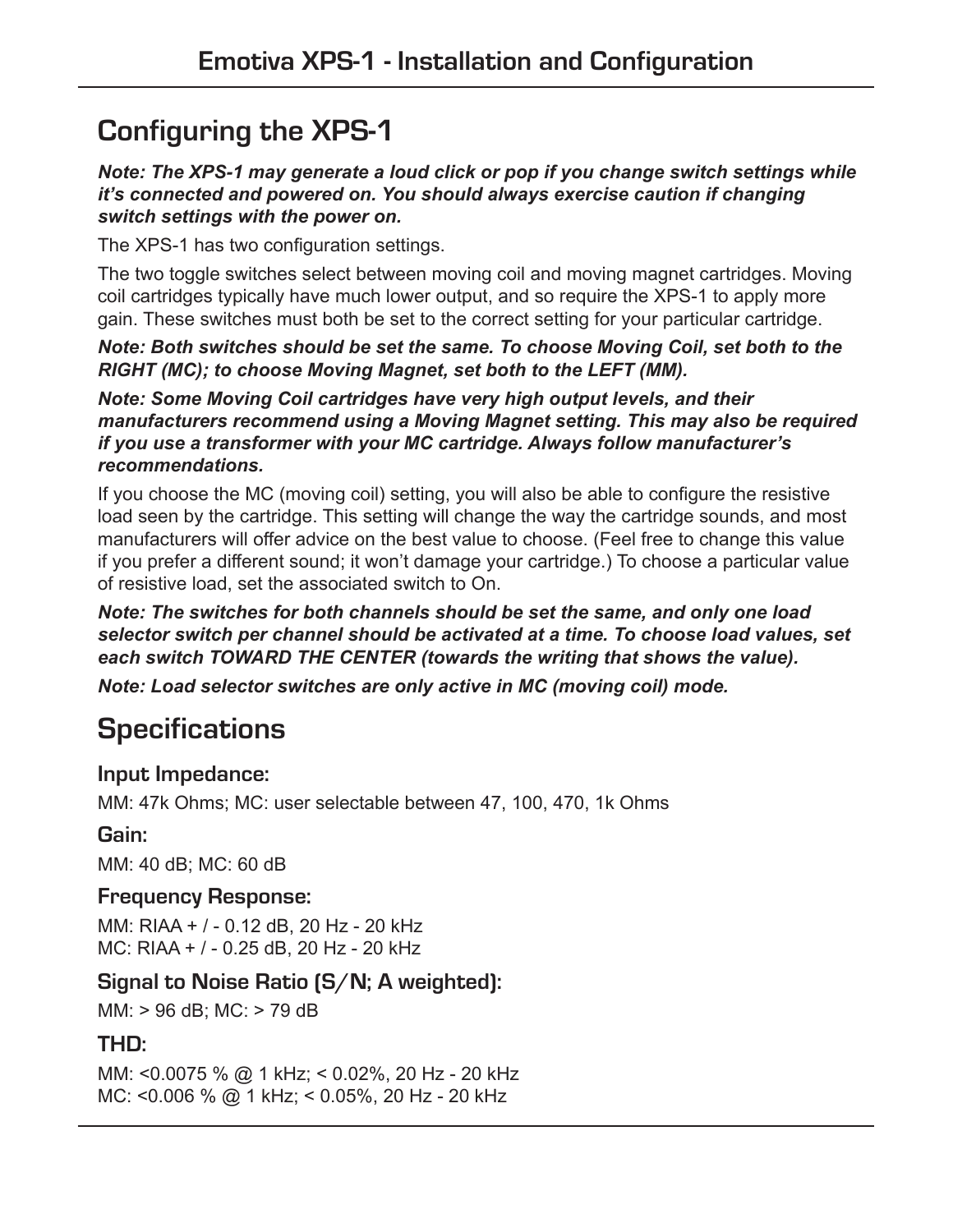# **Troubleshooting**

### *If you don't get any sound at all....*

Make sure that the blue Power LED is lit. Make sure that the AC adapter is attached to the XPS-1 and connected to a live outlet.

### *If you get steady hum or noise....*

Phono cartridges put out very small signals. While the XPS-1 is quite well shielded (compared to most phono preamps), it will still amplify noise that is picked up by the turntable, the cartridge, and the interconnect cables. Placement and connection of a turntable for best performance requires more care than with most line-level components.

Check the wires going to your turntable.

Make sure that your cables and turntable aren't near any power cables.

If your turntable has a ground cable, attach it to the ground terminal on the XPS-1.

Try relocating your turntable or rearranging the connecting cables;

especially ensure that the interconnects are not run close to the turntable's power cable.

### *If you get noises or "birdies" that come and go....*

This sort of noise is usually interference from nearby appliances, especially digital devices like computers, cordless phones and cell phones, CCF lamps, TVs, air conditioners, and microwave ovens. This interference can come through the power lines or through the air.

Make sure your XPS-1 and your turntable aren't located close to sources of interference. Locate the XPS-1 near your turntable and use short interconnects between them. Try plugging your turntable and / or the XPS-1 into a different outlet. Try using a power conditioner (like our excellent CMX-2).

#### *If the sound is overloaded or distorted....*

If you're using a moving magnet (MM) cartridge, make sure both switches are set to MM. Some MC cartridges also have a high output and require that the switches be set to MM.

#### *If the sound level is very low....*

If you're using a moving coil (MC) cartridge, make sure both switches are set to MC.

### *If the channels aren't balanced or sound different from each other....*

The MM / MC switches and the cartridge impedance switches (for MC) on the XPS-1 are separate for each channel. Make sure the switches for both channels are set the same.